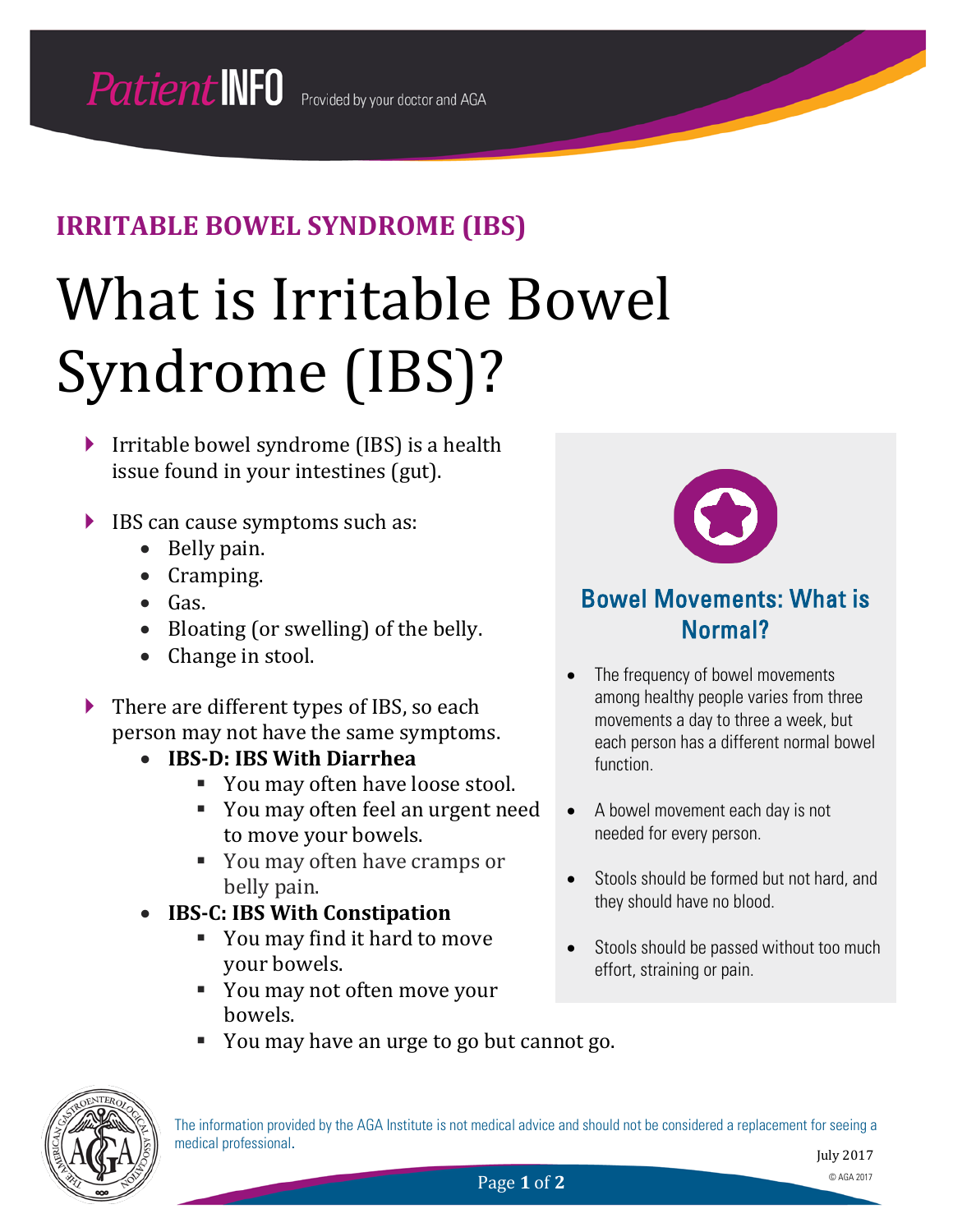#### • **IBS-M: IBS Mixed**

- You may have symptoms of both IBS-D and IBS-C.
- While the cause of IBS is unknown, it can still be treated.
- $\blacktriangleright$  IBS is a common health issue, impacting more than 35 million Americans.
- IBS does not cause lasting harm to the bowels and does not lead to cancer.
- $\blacktriangleright$  IBS can impact you physically, emotionally and socially.
- Most people with IBS are able to control their symptoms through diet, stress management and, sometimes, medication prescribed by their doctors.
- If you are having symptoms more than three times a month, for more than three months, talk your doctor.
	- Tell your doctor about all your symptoms to get the best treatment plan for you.

*Note: IBS is not that same as inflammatory bowel disease (IBD). More information on IBD, visit www.gastro.org/patient-care.*

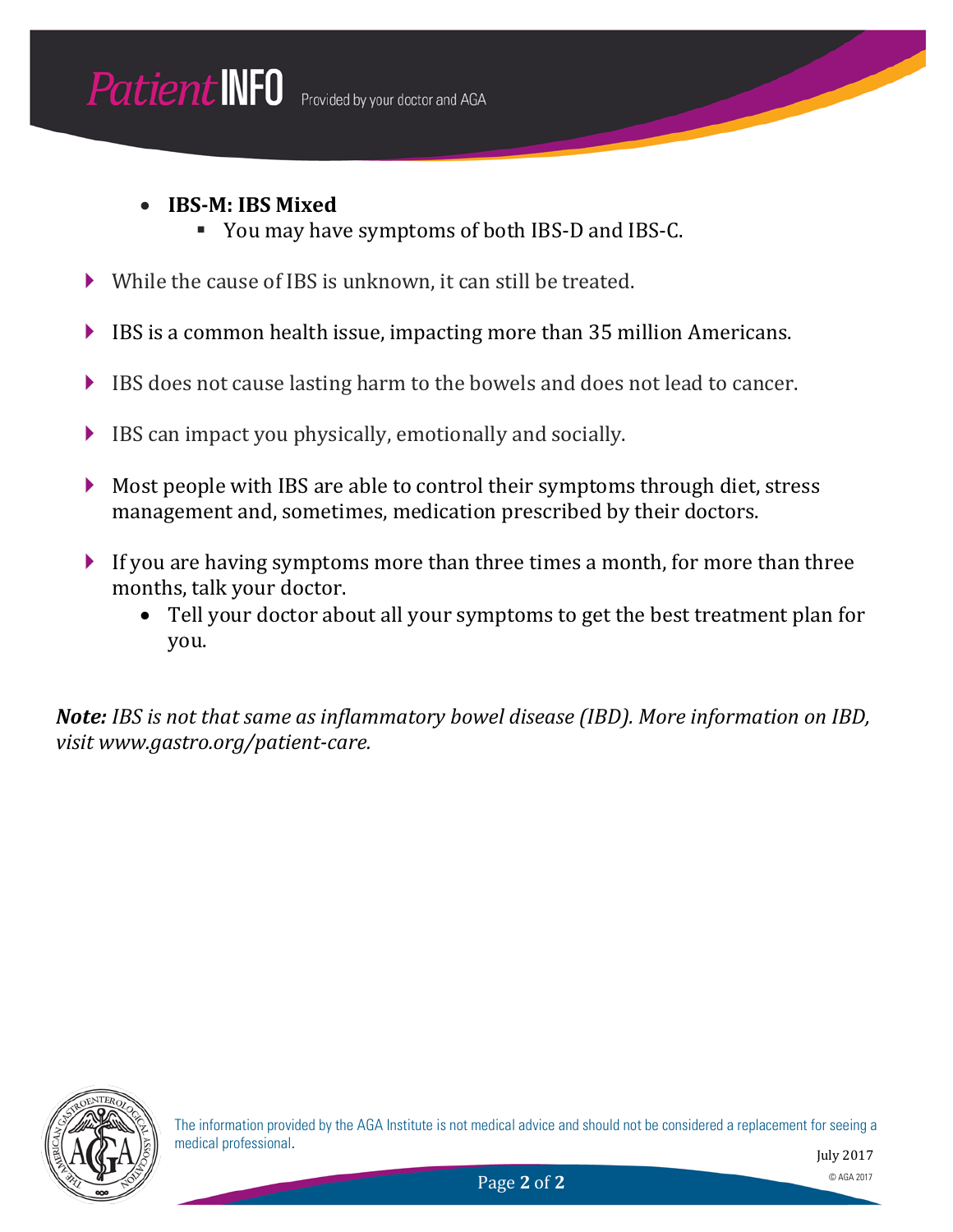# Symptoms

Each person, based on the type of irritable bowel syndrome (IBS) they have, will have different symptoms. In general, IBS can cause:

- Belly pain.
- Cramping in the stomach area.
- Gas.
- Bloating (or swelling) of the belly.
- Change in stool:
	- Diarrhea (loose stool).
	- Constipation (hard stool or trouble passing stool).
	- Urgent need to go.
- Sometimes, people with IBS pass mucus with their stool.

Each type of IBS can cause more specific, distinct symptoms.

- **IBS-D: IBS with Diarrhea**
	- You may often have loose stool.
	- You may often feel an urgent need to move your bowels.
	- You may often have cramps or belly pain.
- **IBS-C: IBS with Constipation**
	- You may find it hard to move your bowels.
	- You may not often move your bowels.
	- You may have urge to go but cannot go.
- **IBS-M: IBS Mixed**
	- You may have symptoms of both IBS-D and IBS-C.

*Note: Bleeding, fever, weight loss and severe pain that does not go away are not symptoms of IBS and may suggest other problems. Talk to your doctor right away if you have these symptoms.*



The information provided by the AGA Institute is not medical advice and should not be considered a replacement for seeing a medical professional.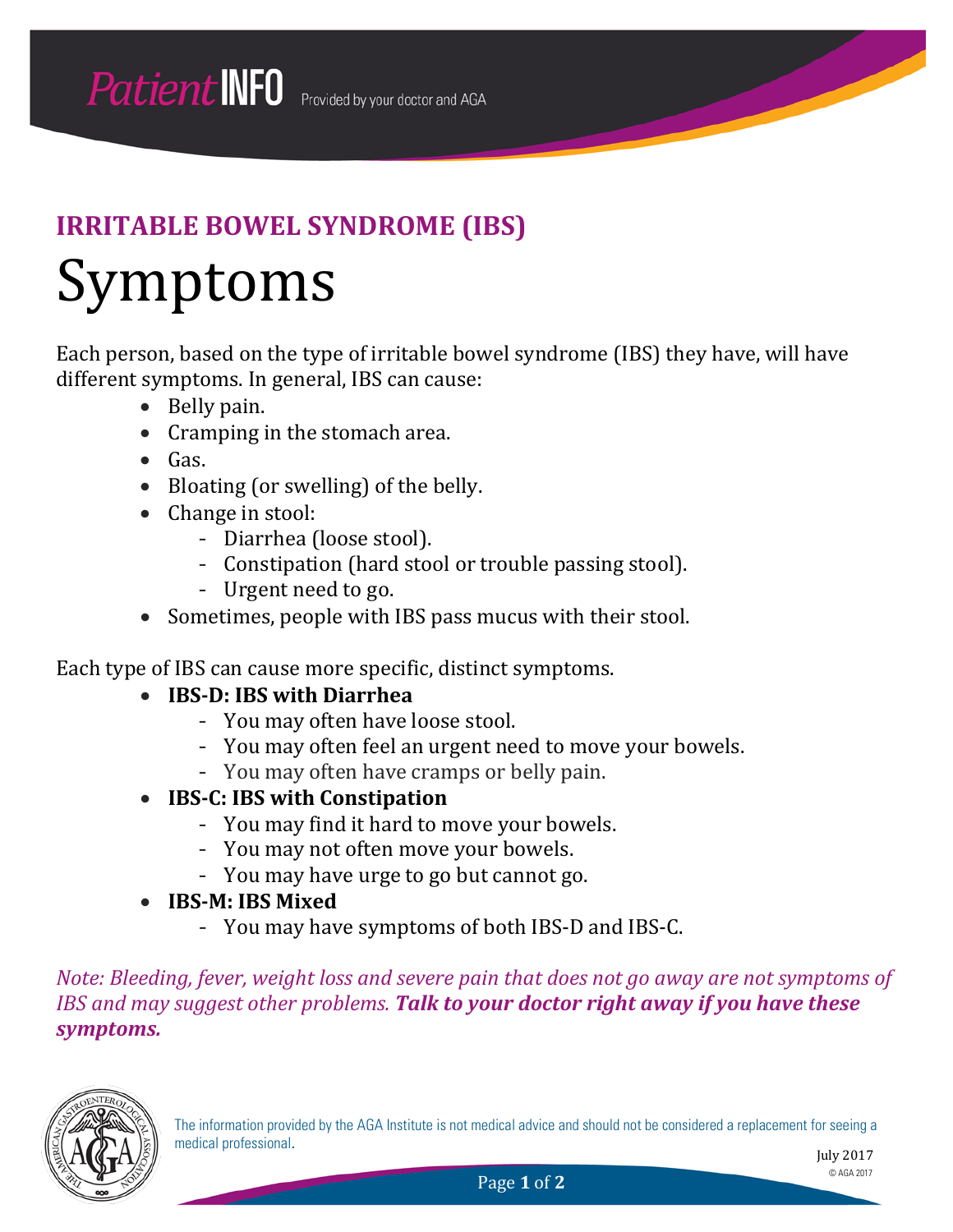If you think you may have IBS — you have these symptoms more than three times a month for more than three months and it is getting in the way of your normal life — talk to your doctor.

Speak up **early**, **completely** and **often**. Your doctor needs all the details of your symptoms to give you the best treatment plan.



### Preparing for Your Doctor's Visit

*These questions are a good start to keep in mind when trying to find causes of symptoms and give better details about how you are feeling to your doctor:*

- What are the main symptoms that are bothering you and how would you describe them?
	- Pain (steady, cramping, burning)? Where is the pain?
	- Diarrhea (loose stool) or constipation (hard stool or trouble passing stool) or both?
- Do you feel pain or bloating (swelling) before, during or after you move your bowels? Or is there no pain with bowel movements?
- Nausea or throwing up?
- What makes your symptoms worse? (Be prepared to give details.)
	- Eating (what type, how often)?
	- Stress (what type)?
	- Physical activity?
	- Females: menstrual cycle (period)?
- What medicines are you taking for your symptoms and which ones help or don't help?



The information provided by the AGA Institute is not medical advice and should not be considered a replacement for seeing a medical professional.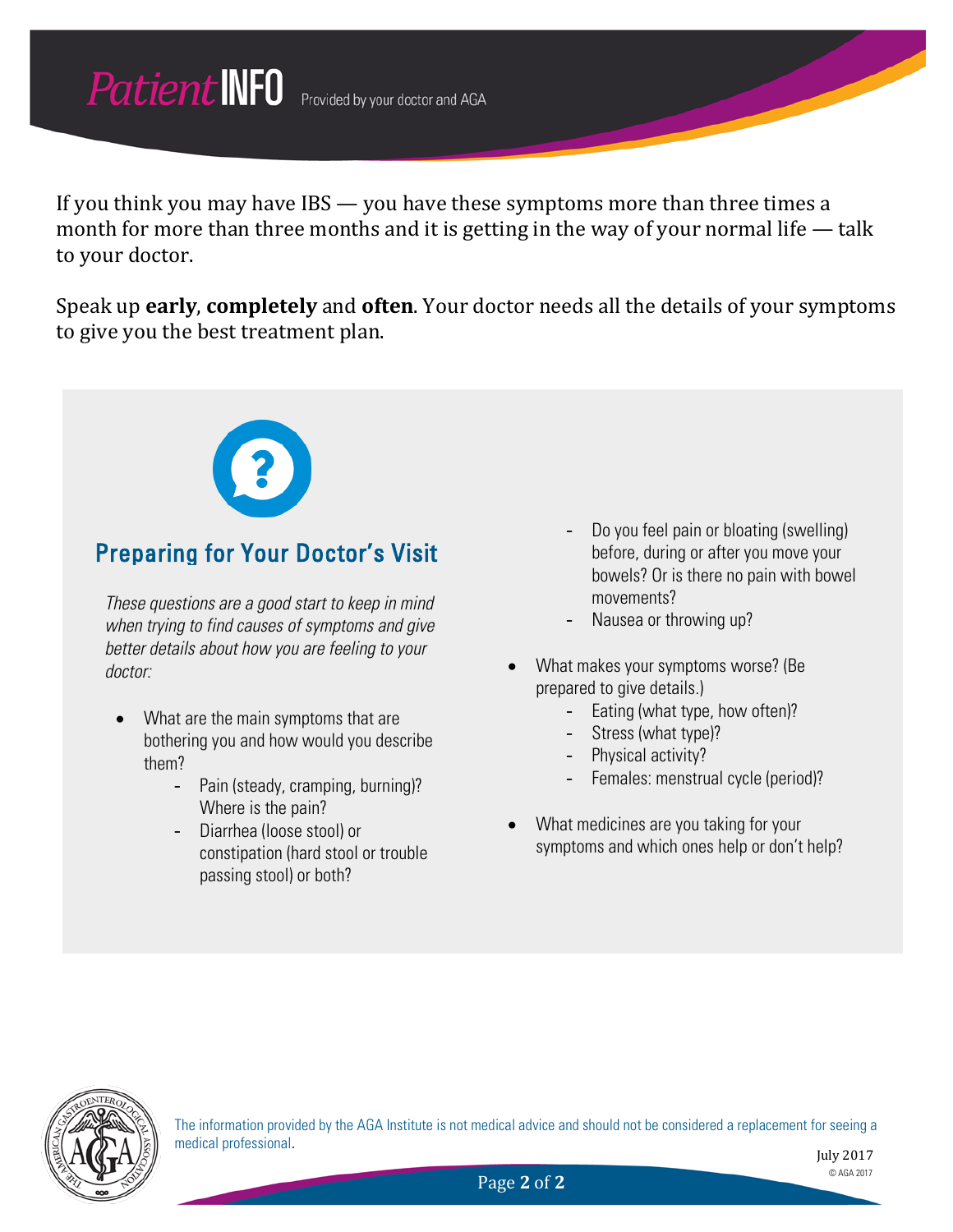# Getting Tested

To find out if you have irritable bowel syndrome (IBS), your doctor will do a few tests. Mainly, the tests will show whether you have a different health issue, such as an infection, causing your symptoms. **There is no single test to make the diagnosis of IBS**. If no other issue is found to be causing your symptoms, it is probably IBS, but only your doctor can confirm this.

Your doctor will:

- Ask you about details of your symptoms.
	- Be prepared to be specific! Try a symptom tracker to help you stay organized, like MyGIHealth® app.
- Do a physical exam, feeling your belly.
- Take your medical history to see if anyone in your family has other GI issues.

You doctor may:

- Do a blood test.
- Do a stool test.

Based on the results of the blood or stool test, you may need other tests, such as a colonoscopy or endoscopy.

If other no other health issues are found, and you are having symptoms of IBS (such as cramps, belly pain, loose stool or problems passing stool) more than three times a month for the past three months, and it is interfering with your life, your doctor may conclude that you have IBS.

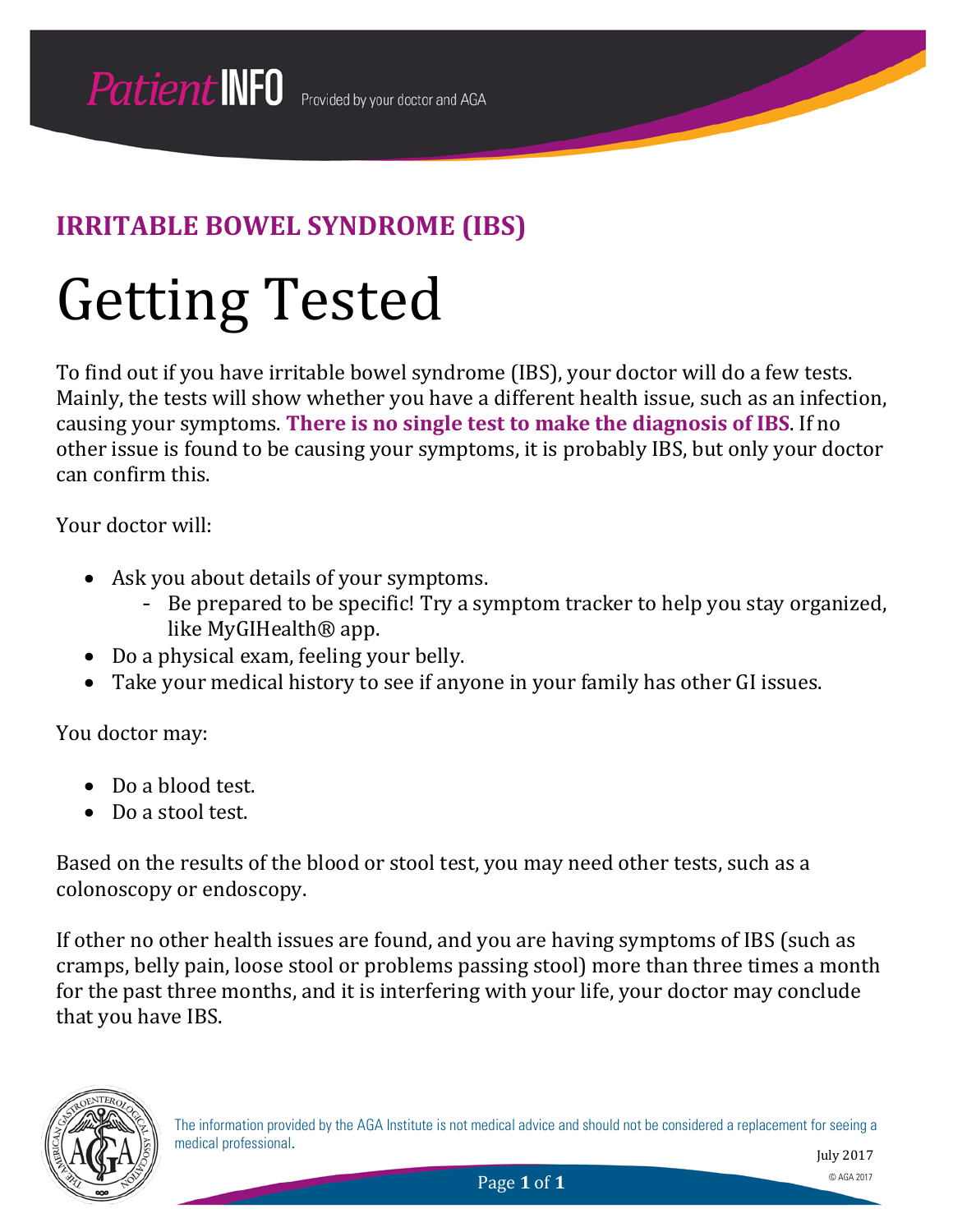# Newly Diagnosed

For some, finding out you have irritable bowel syndrome (IBS) is a relief, a reason for symptoms and a light at the end of the tunnel. For others, it can be scary and daunting. Many will have a mix of feelings. **All of this is completely normal.**

No matter what you may feel upon hearing you have IBS, it is of great value to know that **you are not alone and that there are useful support groups for people with IBS (both in person and online)** to deal with the impact on a physical, emotional and social level. If you are overwhelmed by your new diagnosis, don't wait to **reach out to a mental health expert** to talk through the changes. He or she may suggest trying relaxation techniques, such as yoga, meditation or mindfulness.

### **With Your New IBS Diagnosis, Keep in Mind:**

• IBS can come in patterns, so figuring out **your** IBS pattern, what causes symptoms, when you feel at



#### Questions to Ask Your Doctor

- Will I need to do other tests in the future?
- What if my treatment isn't working? How long should I wait to tell you if I am still having symptoms?
- Are there symptoms that should cause worry? If so, what are they?
- If you don't know something at any point, ask for more, (or clearer), information!

your worst and which medicines help and which don't can help you and your doctor make a plan to live a normal, healthy life.



The information provided by the AGA Institute is not medical advice and should not be considered a replacement for seeing a medical professional.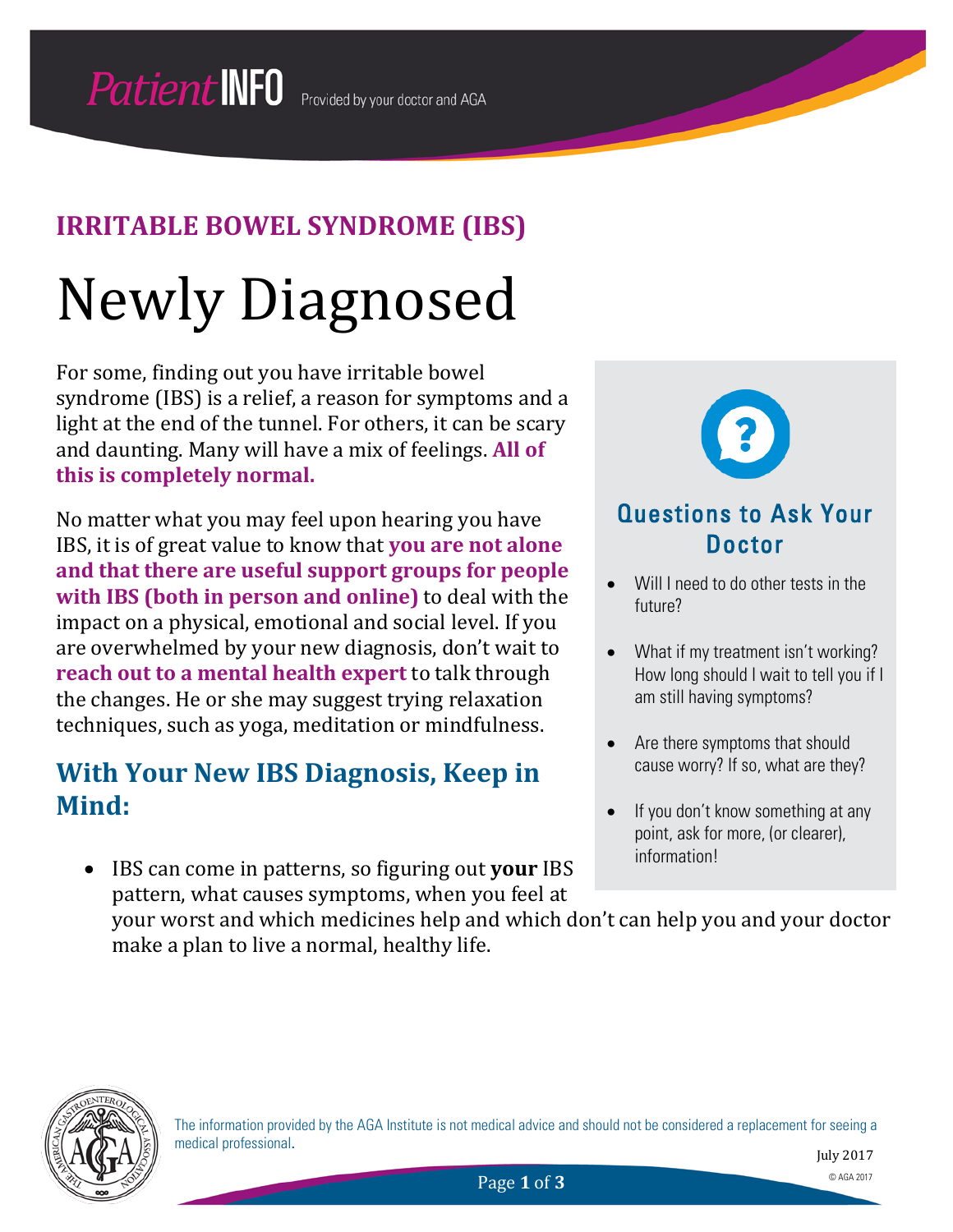- Keep track of how you feel, what you eat, what stress you are feeling and what exercise you are getting.
	- Try the MyGIHealth® app.
- Certain foods like caffeine, fatty foods or alcohol can cause loose stools in many people but are more likely to impact those with IBS.
- Researchers have found that women with IBS may have more symptoms during their menstrual cycles (periods), so a female with IBS should try to prepare for symptoms around that time.
- Emotional worry (like travel or getting ready for a big speech) can cause symptoms of diarrhea (loose stool), constipation (hard stool or trouble passing stool) or pain in all people, but those with IBS can be more sensitive to these events.

### **Additional Resources**

#### **Books**

Barney, P., Weisman P., Jarrett M., Levy, R. L., & Heitkemper M (2010). *Master Your IBS: Master Your IBS: An 8-Week Plan Proven to Control the Symptoms of Irritable Bowel Syndrome*. Bethesda, MD: AGA Press.

#### **Trusted Websites**

IBSinAmerica.gastro.org



The information provided by the AGA Institute is not medical advice and should not be considered a replacement for seeing a medical professional.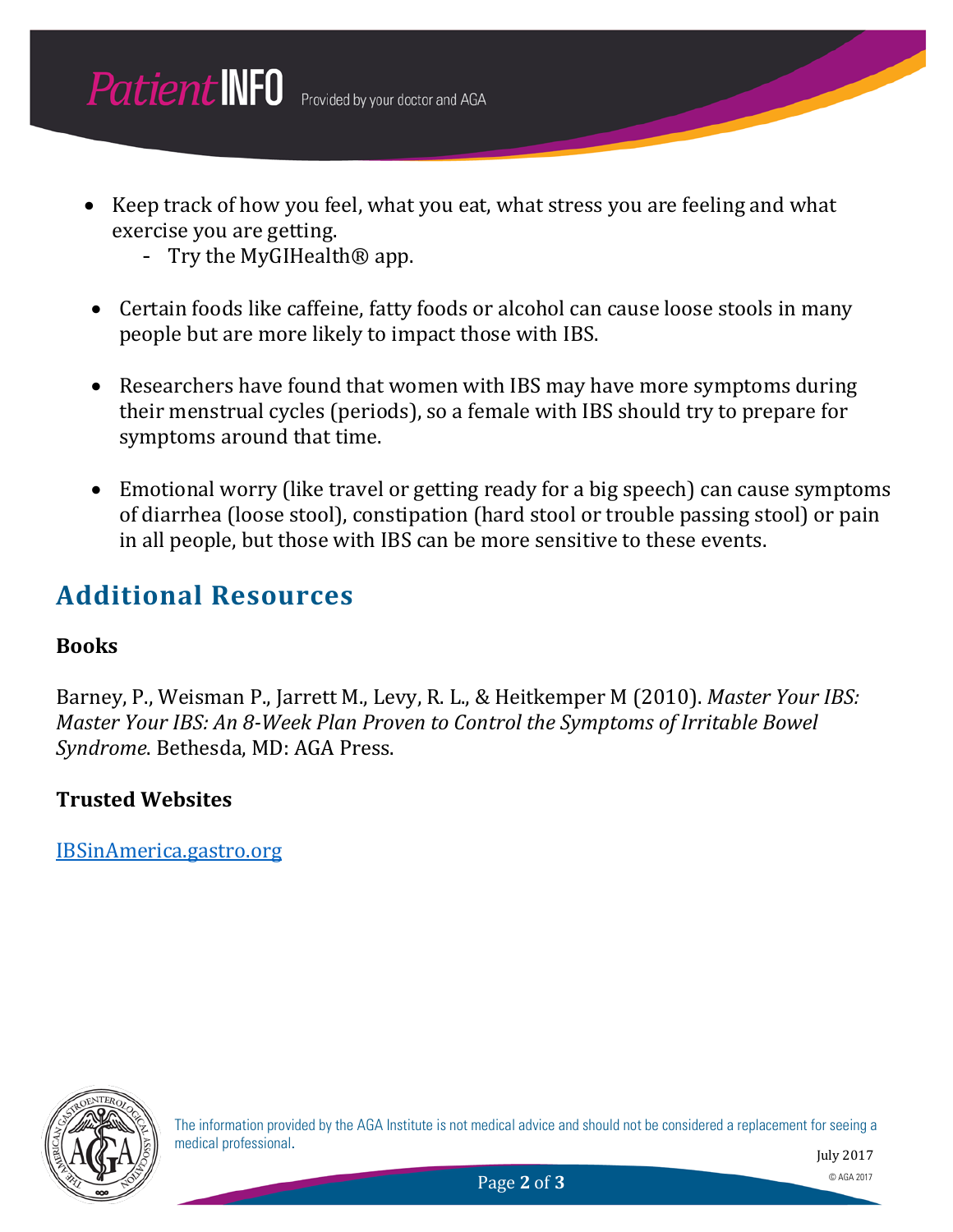### Facts about IBS:

- The cause of IBS is unknown, and likely there are many causes; as a result, there is no one treatment for everyone.
- IBS results from a blend of many factors that can change how your GI tract works. Some factors that could cause IBS are:
	- **Dysmotility** poor regulation of the muscle contractions of the GI tract causing abnormal movement.
	- **Visceral hypersensitivity** greater sensitivity of the nerves attached to the GI tract.
	- **Brain-gut dysfunction** problems in the connection between the nerves of the brain and gut.
- IBS does not cause lasting harm to the bowels and does not lead to intestinal bleeding.
- There is no sign of disease when the colon is looked at and, much like a headache or muscle strain, IBS can cause a great deal of pain and distress, even though it cannot be seen.
- Through the years, IBS has been called by many names — colitis, mucous colitis, spastic colon, spastic bowel and functional bowel disease. Most of these terms are not accurate. Colitis, for instance, means inflammation, or swelling, of the large intestine (colon).
- IBS, however, does not cause inflammation and should not be confused with ulcerative colitis, which is a more serious health problem.

#### IBS – What to Know:

- Irritable bowel syndrome (IBS) causes GI pain, discomfort and changes in stool. IBS is different for each person and can come with diarrhea (IBS-D), constipation (IBS-C) or a mixture of both (IBS-M).
- There is no known cause of IBS, but it does not cause lasting harm to the bowels and does not lead to more serious health issues, like inflammatory bowel disease (IBD) or cancer.
- While there is no cure for IBS, most people with IBS are able to control their symptoms through diet, stress management and medication.
- Speaking to your doctor about your symptoms, **early**, **completely** and **often** is vital to make sure your doctor has all the details to give you the best treatment plan.



The information provided by the AGA Institute is not medical advice and should not be considered a replacement for seeing a medical professional.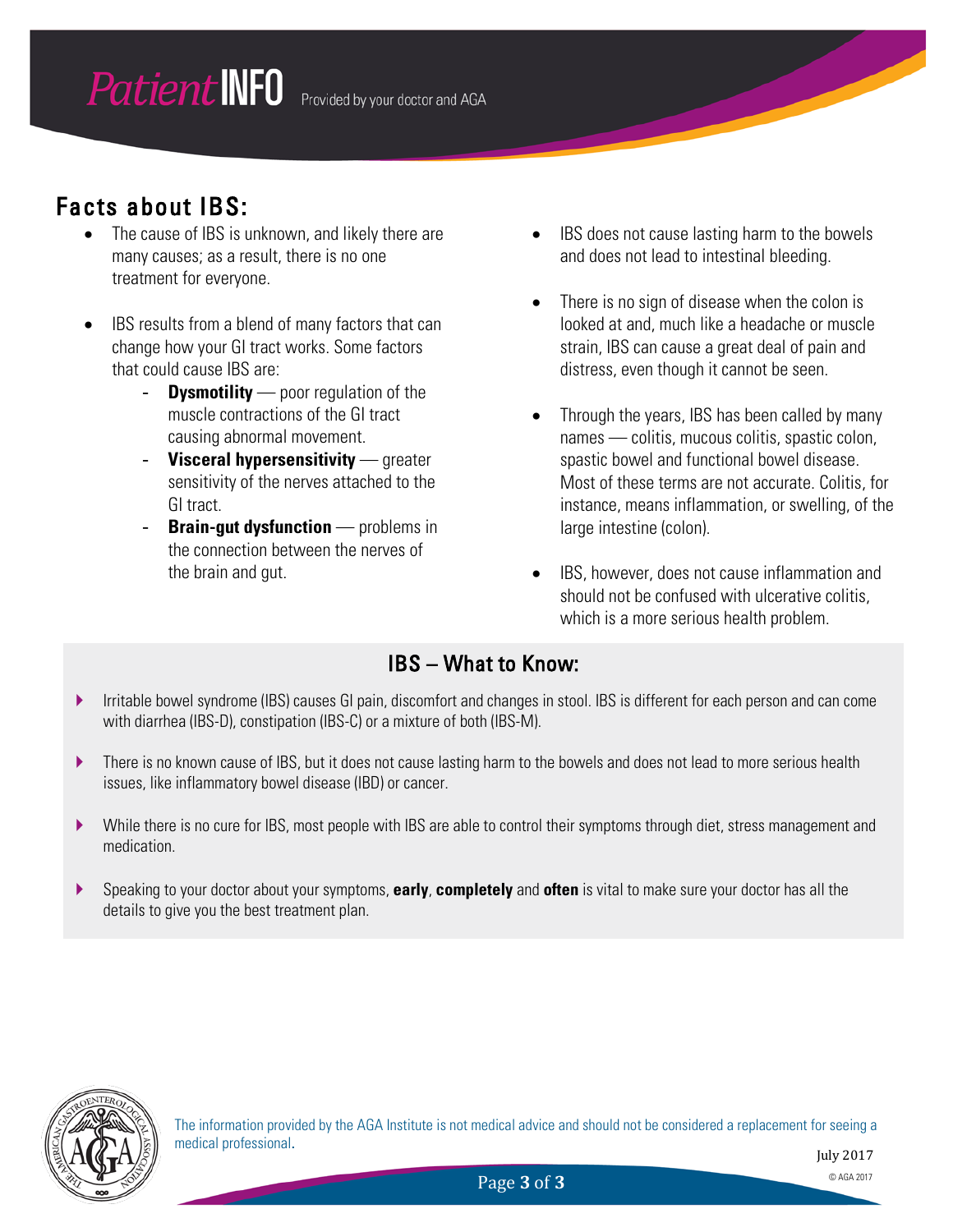# Treatment

**There are many treatment options to help care for irritable bowel syndrome (IBS).** 

Talk to your doctor to find out which is best for you. Since each person experiences different symptoms with IBS, everyone needs a treatment plan unique to them. If you try one and are still having symptoms, let your doctor know so you can try something different.

### **Diet**

- Many people say that they feel their IBS symptoms after meals.
- For many people, **eating a proper diet in small portions may help lessen IBS symptoms.**
- Before changing your diet, keep a record (food journal) noting which foods seem to cause what symptoms, and talk to your doctor about what you find.
	- Dairy products and high-fat foods often cause issues in some, but not all, IBS patients.
	- Recently, some IBS patients have lessened their symptoms with the low-FODMAP diet.
		- o FODMAP refers to a group of five sugars found in certain foods: lactose, fructose (in excess), fructans, galactans and polyols.
		- o Certain food items, if poorly absorbed, are broken down by bacteria to cause symptoms like gas, bloating or swelling, belly pain and loose stool.
	- Talk to your doctor or a registered dietitian before making any diet changes on your own.



The information provided by the AGA Institute is not medical advice and should not be considered a replacement for seeing a medical professional.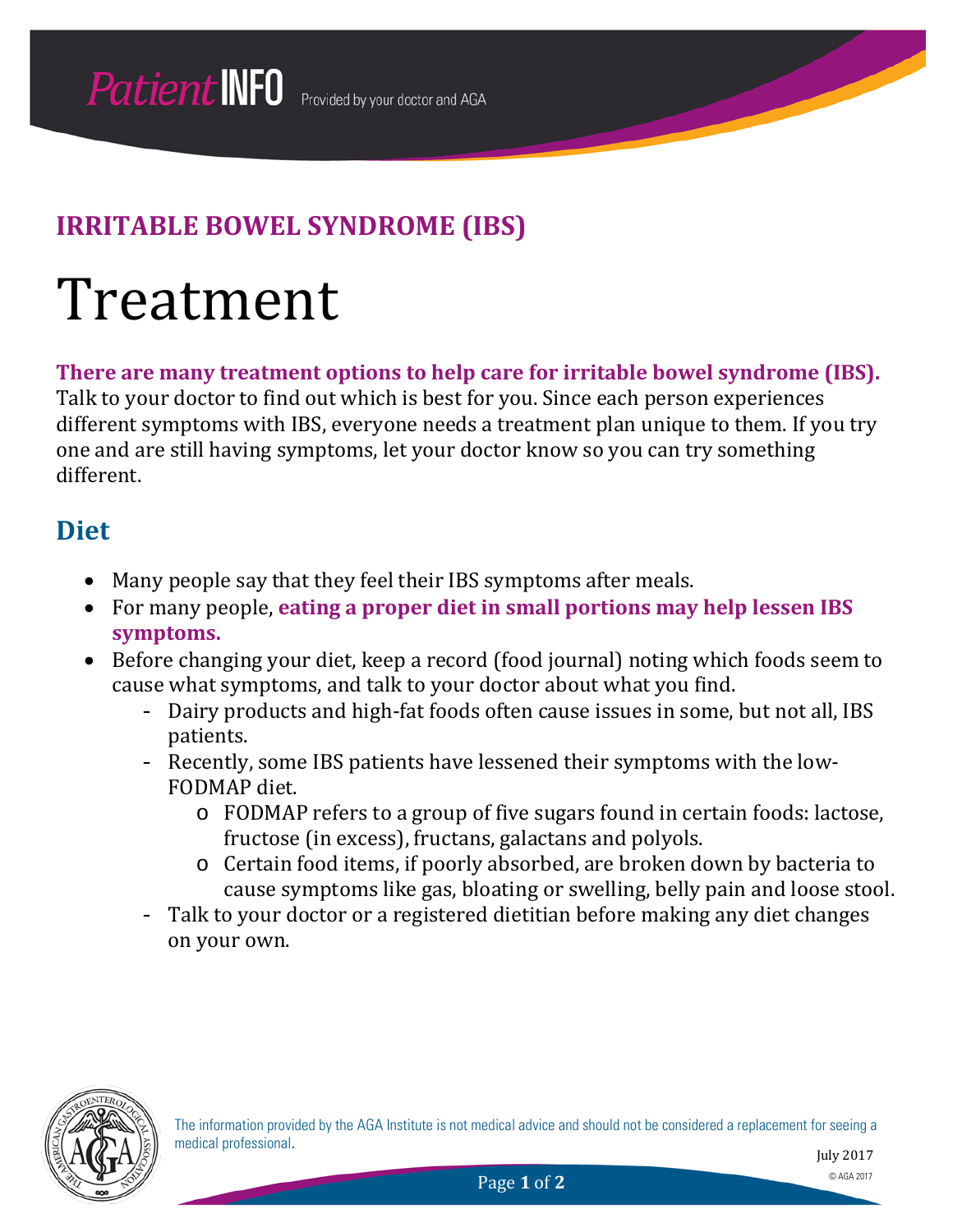## **Medication**

- **For IBS With Diarrhea (IBS-D)**
	- Over-the-counter or prescription drugs, such as loperamide, eluxadoline, rifaximin and alosetron, may be used to lessen or stop diarrhea (loose stool).
	- These may include antidiarrheal medications or medications to decrease the motility and secretion of fluid in the intestines.
- **For IBS With Constipation (IBS-C)**
	- Over-the-counter or prescription drugs (such as lubiprostone and linaclotide, which help pass stool), fiber supplements, stool softeners, laxatives and other medications that may stimulate motility (movement) or secretion of fluid in the intestines may be used to lessen or stop constipation.
- Probiotics may also help IBS symptoms and are safe.
- Sometimes, antibiotics can be used with certain patients, but be careful not to use them too often.
- Antidepressant and antispasm drugs can be used when stomach pain is really bad.
- A number of new medications are in clinical trials, and hopefully new treatments will be approved in the near future.

## **Psychological Treatments**

- There are several psychological treatments that can help reduce the symptoms of IBS, including:
	- Cognitive-behavioral treatment.
	- Hypnosis.
	- Stress management.
	- Meditation
	- Other relaxation methods.
- These treatments seem to lessen stomach pain and the mental distress linked to IBS symptoms, improve coping skills and help patients adapt to their symptoms.
- There are no harmful effects and these treatments can be used in addition to or instead of the usual medical treatments.
- Talk to your doctor or health plan to put you in touch with a mental health professional to help you with these treatments.



The information provided by the AGA Institute is not medical advice and should not be considered a replacement for seeing a medical professional.